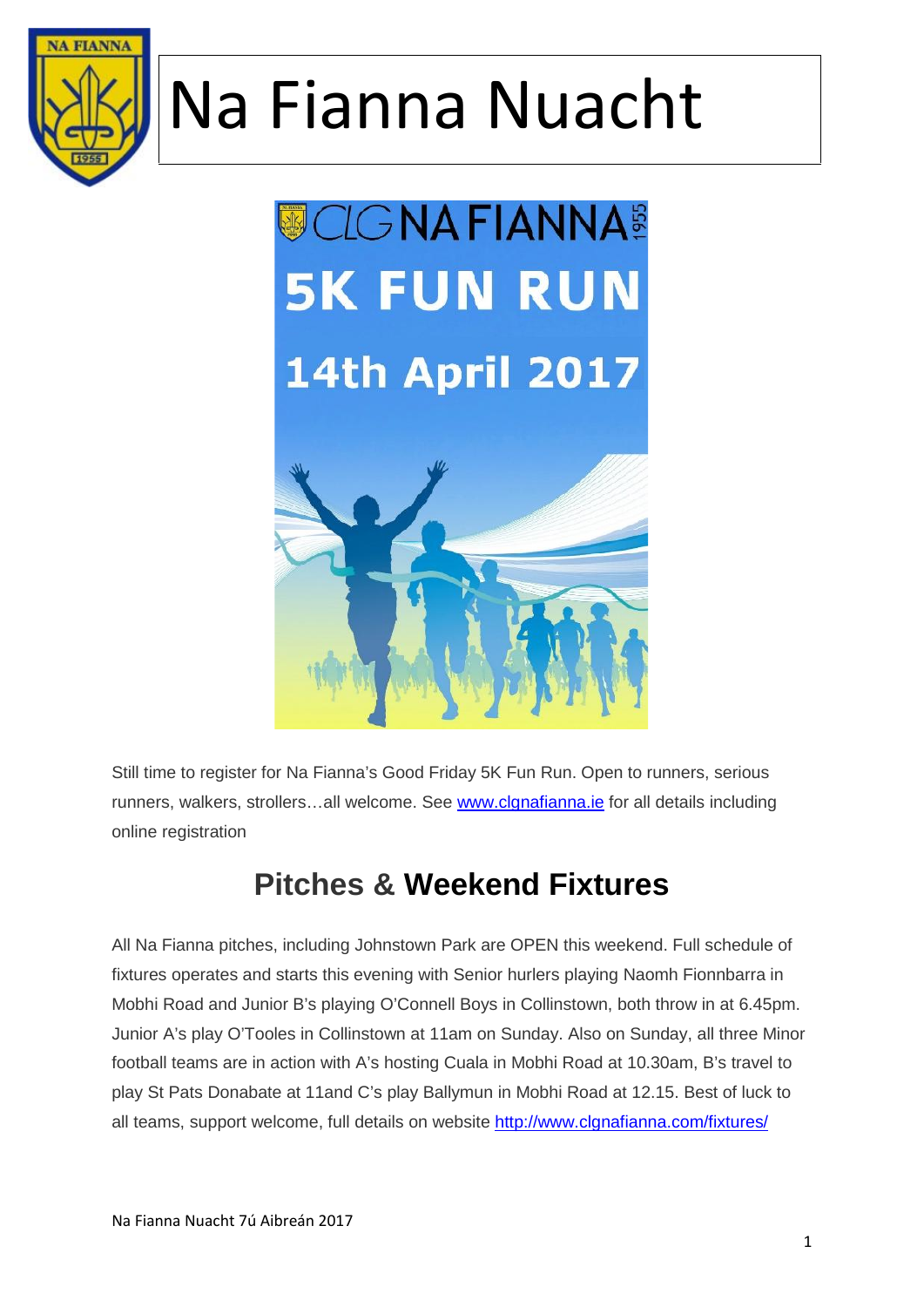

### **Féile Champions**



Congrats to our Féile C girls who won their Division 9 Final last Sunday against Ballymun Kickhams with a score of 2-3 to 0-4. Reports from all of last weekend's Féile Peil na mBan will feature in next week's Nuacht.

## **Féile PeilTomorrow**

It's the turn of the Boys this weekend as Na Fianna field two teams in tomorrow's Football Féile. A's (Div 1) play in Kilmacud Crokes and B's (Div 9) play in St Sylvesters Malahide. Both teams start at 10.30, all support welcome, see fixture list http://www.clgnafianna.com/fixtures/

## **Club Shops Open Tomorrow**

Both shops open tomorrow, Saturday 8<sup>th</sup> April. Hurley workshop open 9-12 and Club shop open from 9-1pm in Club foyer.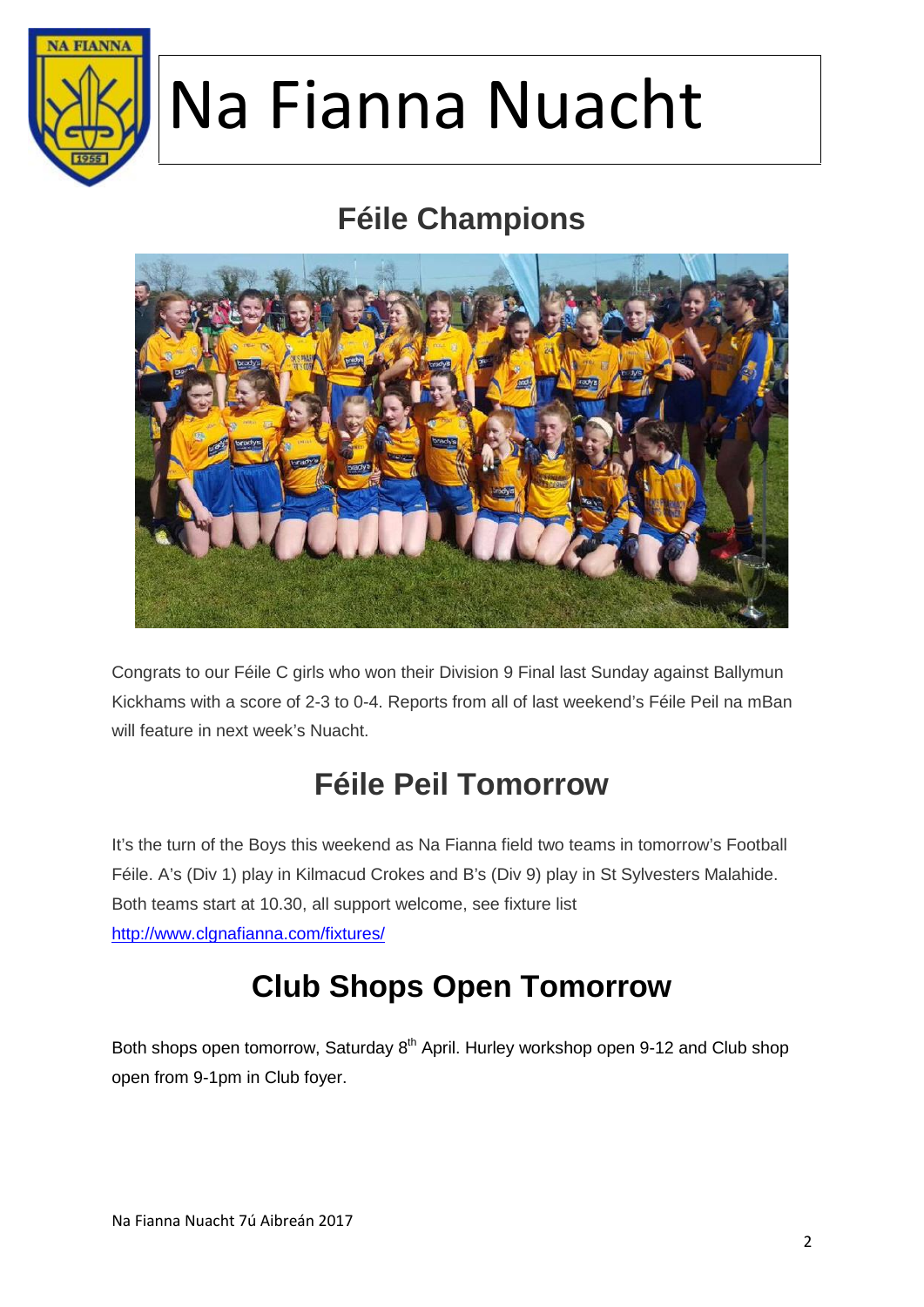

## Na Fianna

**Lotto Results** 

April 3rd 2017



Jackpot €8250 - No Winner

#### Match 3 Numbers £65 - Winner

Charles O'Reilly (ID 32) **Shane Corcoran (Sat Morn)** 

| Numbers   | 5.1 | $11$   18   25      |  |
|-----------|-----|---------------------|--|
| Numbers 5 |     | $6 \mid 25 \mid 30$ |  |

#### Lucky Pick Winner - €15

Kim Hayes Liam Gaughran Donna c/o Vinny Joanne Brady c/o Vinny Robbie Irwin c/o Vinny

Next Jackpot €8500



This year's Na Fianna Easter Camp is filling up fast with Week 1 almost booked out and online booking now closed. Bookings can be made in Club tomorrow. Online booking for Week 2 still open....but hurry. Please see link to website http://www.clgnafianna.com/nafianna-easter-camp-2017/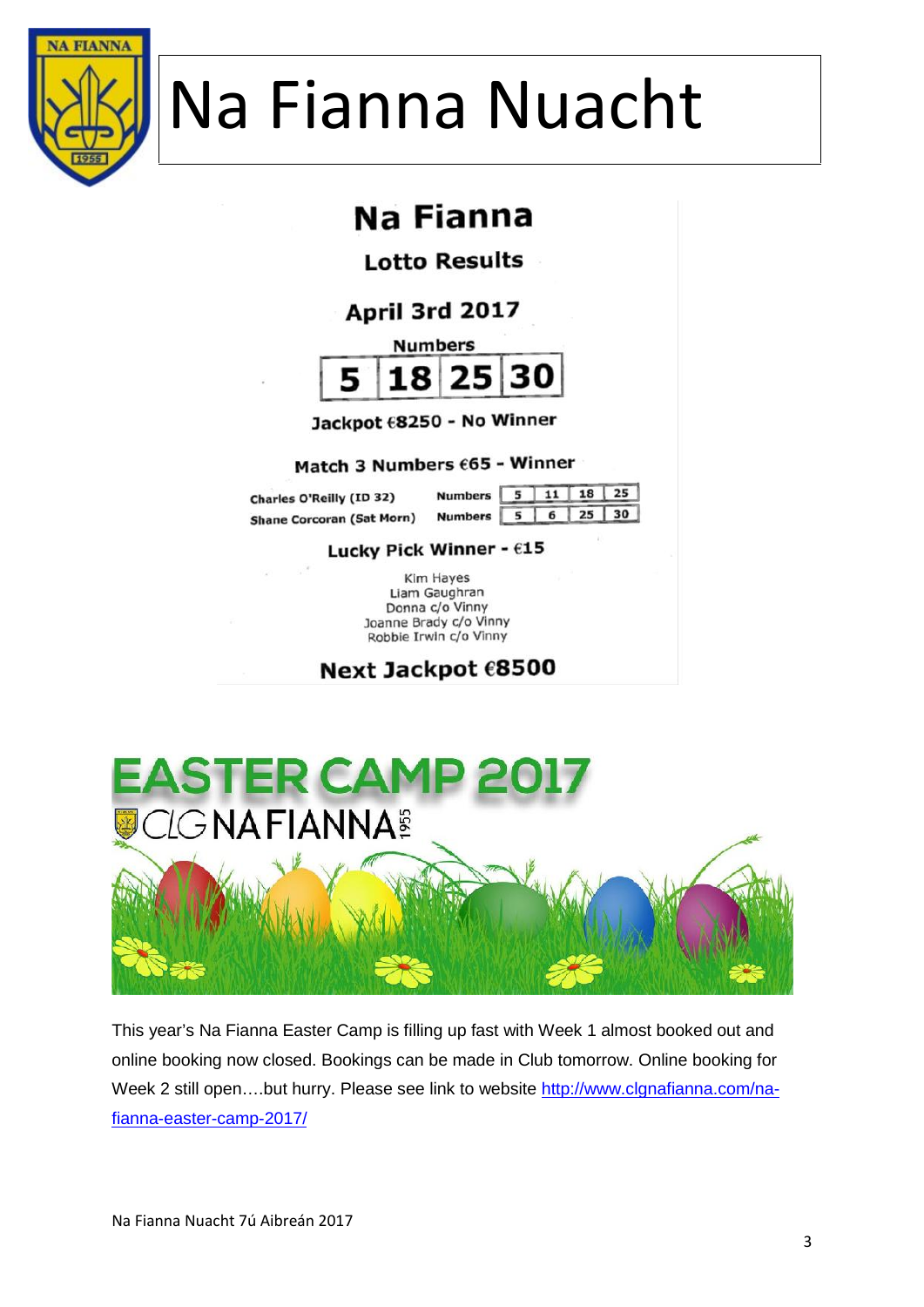

## **Na Fianna's Dubs**

Best of luck to Jonny Cooper, Conor McHugh and Dublin's Senior footballers in Sunday's League Final against Kerry. Dublin are seeking to extend their unbeaten run in the League and Championship to thirty seven games and a victory on Sunday would also secure a fifth successive NFL1 title for Dublin.

Good luck to Niamh Gleeson, Niamh Rock, Orla Gray and Dublin Camogie Minors who play Championship semi-final on Sunday. A first Championship semi-final in almost ten years for Dublin, the girls will play Clare in St Brendan's Park Birr, throw in at 2pm.

Best of luck also to Eva Ahern, Molly Cassidy and Sophia Nyhan playing for the Dublin U-14 Ladies footballers against Laois this weekend.

Congrats to Dublin under-21 footballers (pictured below) including Eoin Murchan, Aaron Byrne (Man of the Match) and Glenn O'Reilly on last week's Leinster Final win over Offaly. Dublin's backroom team was also made up of strong Na Fianna representation including Dessie Farrell, Phil McElwee, Cathal Ó Torna, John Campbell and Pat Naughton. Dublin will play winners of Donegal and Derry on Easter Saturday.

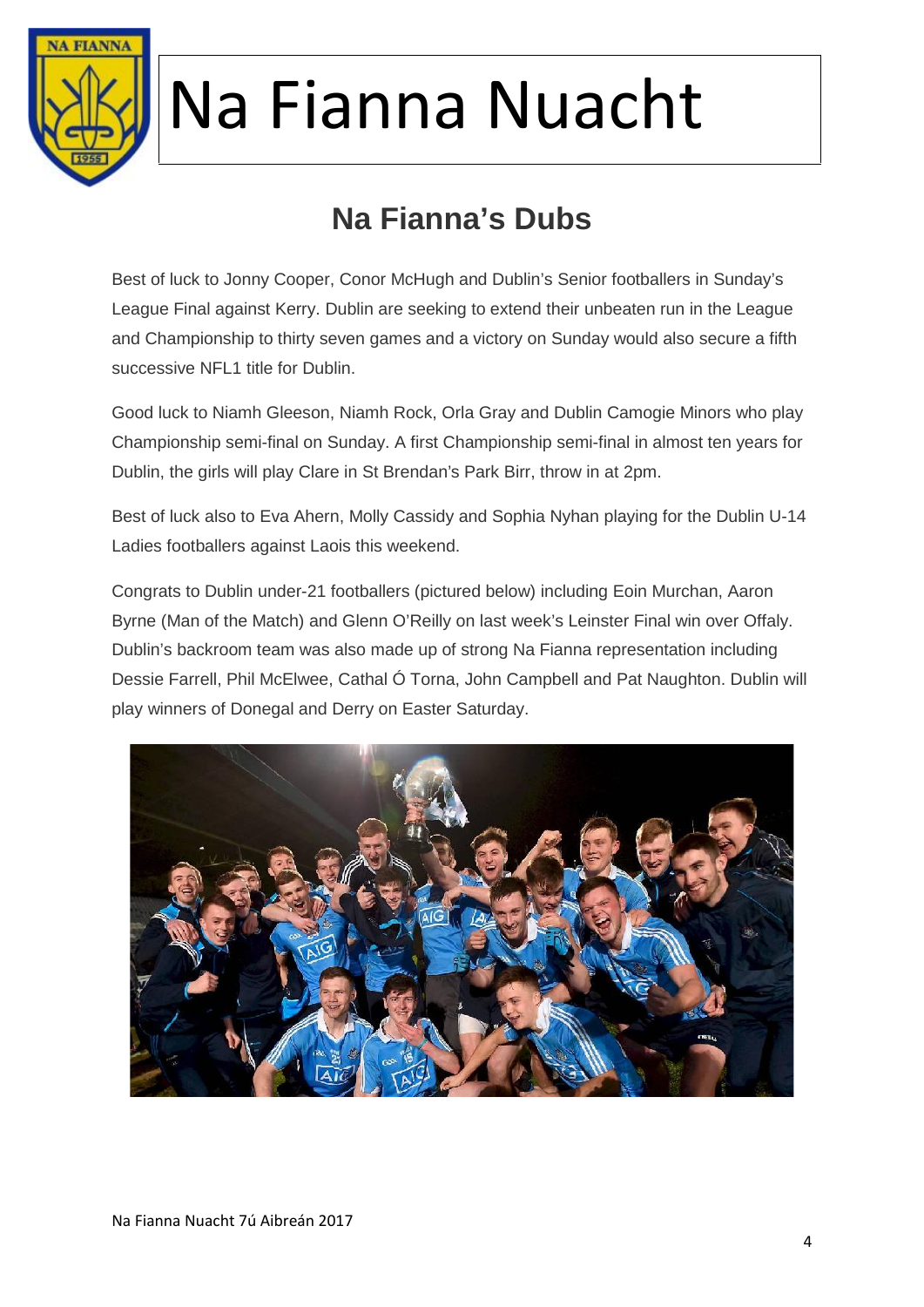

# **Na Fianna Golf Society**

Na Fianna Golf Society's first outing of 2017 will be held in St Margarets on Monday April 24th, tee time 2-3.30, timesheet now available form Ciaran Gray 0872269133.

Na Fianna Golf Society was formed in the 1970s and what was one annual outing became more popular so additional outings were played. It was, and still is an opportunity for members past and present to meet each other outside of the normal GAA environment. Membership is open to all members both current and past.

We have three outings this year with the first outing in St Margarets on Monday 24th April. There will a further outing in early June, venue to be confirmed, and the Captain's outing will be to Clontarf at the end of August.

This year's Captain is Jimmy Gray. Captain's prize winner receives the Sterling Winthrop Cup and the Golfer of the Year is awarded to the player with the best overall scores from the three outings and receives the Denis Gray Memorial Cup.

## **Inter Ladies Team Win Championship Debut**



Well done to Na Fianna's New Inter team who made their 2017 debut on Wednesday 29<sup>th</sup> March last at home against Portobello in the Cup and won! Watch this space.

Na Fianna Nuacht 7ú Aibreán 2017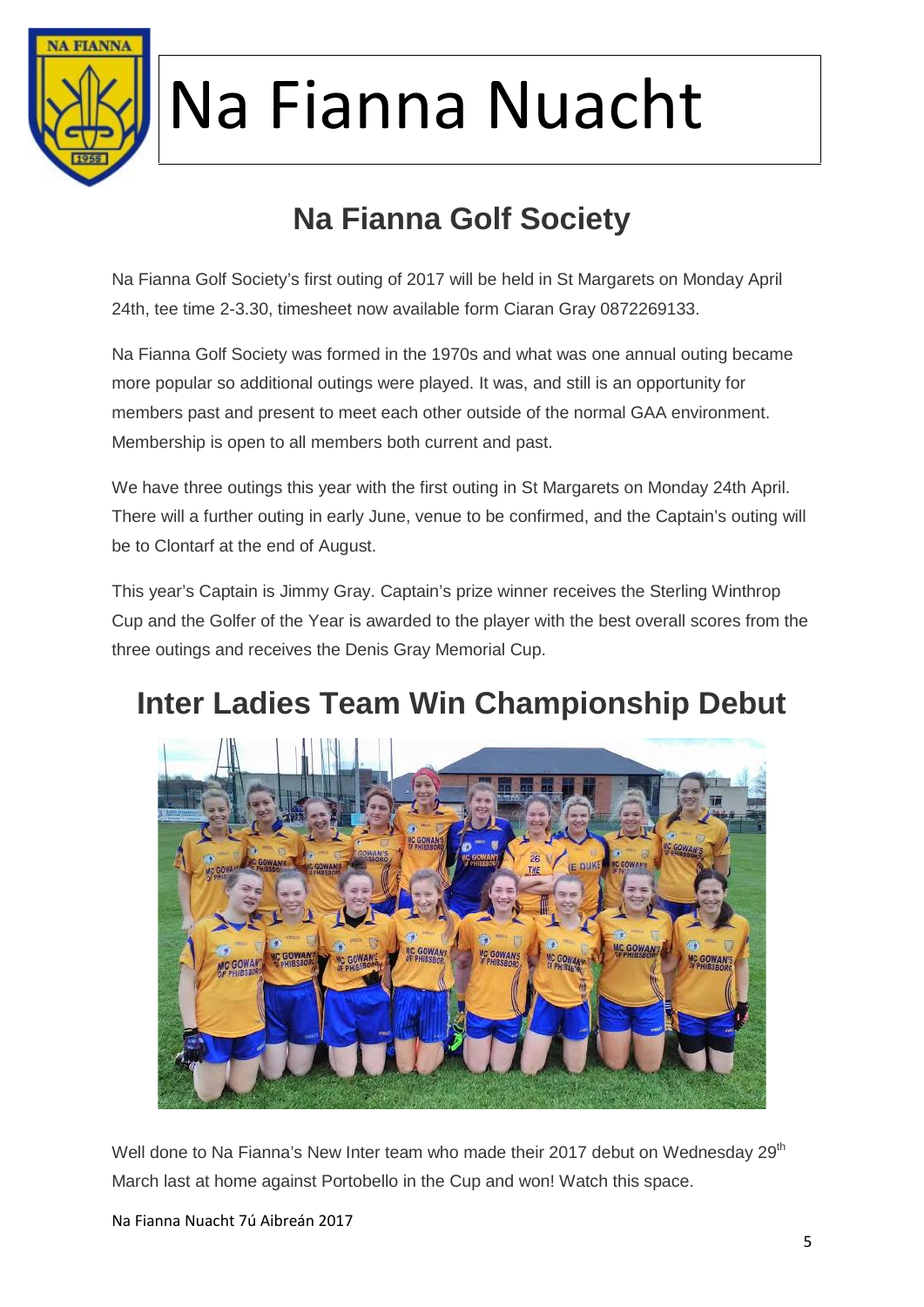

# **First League Outing For Senior Ladies**

Our Senior Ladies footballers played their first Division One league match last Wednesday night, 5th April against reigning Dublin & Leinster champions, Foxrock Cabinteely. Sadly lost 2-7 to 2-10 but the team played with huge passion & with a bit more luck, Na Fianna could have won the game. Several brilliant individual performances but more impressive was how the team worked as a unit and supported each other from beginning to end.

### **Na Fianna Rounders Teams Start 2017 Season**

Our three Adult teams (Womens, Mens and Mixed) played Limekiln, Dublin at Johnstown Park on Saturday 25th March. It was a beautiful sunny day and Na Fianna had a number of new players (young and not so young) making their first appearances.

The Mens team was first up to bat and despite a number of excellent strikes and catches were unable to contain Limekiln who ran out comfortable winners.

The Mixed team was next up and put up a good performance but again were out-gunned by a very experienced Limekiln team (current All-Ireland Mixed Rounders champions).

The Womens game was a much tighter affair, with some superb play by Na Fianna who got closest of all 3 teams to Limekiln (All-Ireland Womens Runners-up in 2016) - but Limekiln eventually prevailed.